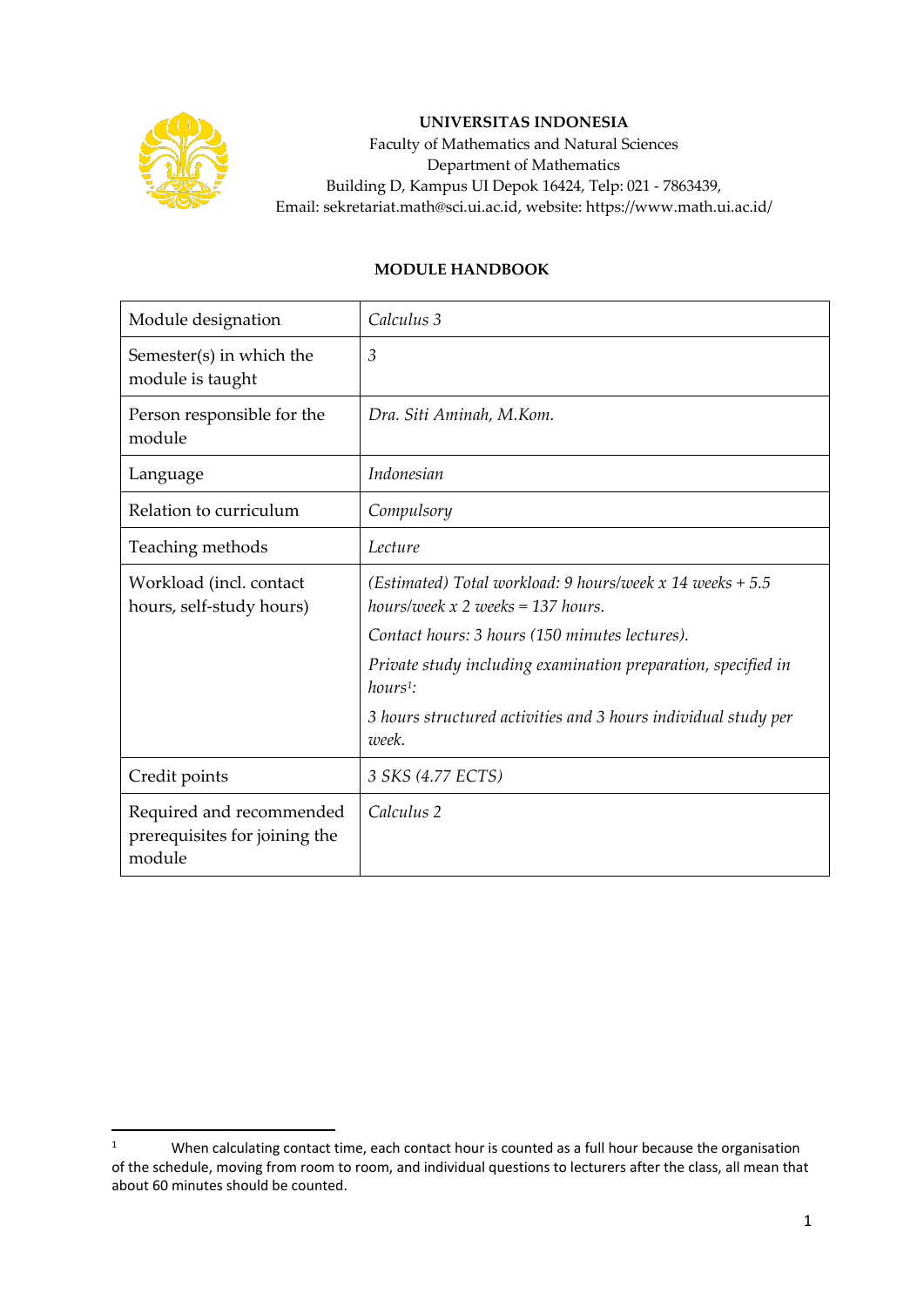| Module objectives/intended | After completing the course, students have the ability                                                                                                                                                                                                                                                                                                                                                                                                                                                                                                                                                                                                                                                                                                                                                                                                                                             |
|----------------------------|----------------------------------------------------------------------------------------------------------------------------------------------------------------------------------------------------------------------------------------------------------------------------------------------------------------------------------------------------------------------------------------------------------------------------------------------------------------------------------------------------------------------------------------------------------------------------------------------------------------------------------------------------------------------------------------------------------------------------------------------------------------------------------------------------------------------------------------------------------------------------------------------------|
| learning outcomes          | to determine the convergence or divergence of a series of real<br>1.<br>numbers using series tests.<br>to determine the convergence interval of a power series.<br>2.<br>determine convergence, uniform convergence, or divergence<br>3.<br>of a series of functions using series tests.<br>to determine function expansion in power series<br>4.<br>to determine the convergence or divergence of improper<br>5.<br>integrals by using improper integral tests.<br>to determine the Fourier series of a periodic function, even<br>6.<br>function, odd function, and function formed from half-range<br>expansion.<br>to analyse the convergence of an infinite series and improper<br>7.<br>integral using the Fourier series.<br>to determine the Fourier integral of a function.<br>8.<br>9. to analyse the convergence of an infinite series and improper<br>integral using Fourier integral. |
| Content                    | 1. Infinite Series, Positive Series, Integral Test                                                                                                                                                                                                                                                                                                                                                                                                                                                                                                                                                                                                                                                                                                                                                                                                                                                 |
|                            | 2. Positive Series: Other Test                                                                                                                                                                                                                                                                                                                                                                                                                                                                                                                                                                                                                                                                                                                                                                                                                                                                     |
|                            | 3. Alternative Series, Absolute Convergence, and Conditional                                                                                                                                                                                                                                                                                                                                                                                                                                                                                                                                                                                                                                                                                                                                                                                                                                       |
|                            | Convergence                                                                                                                                                                                                                                                                                                                                                                                                                                                                                                                                                                                                                                                                                                                                                                                                                                                                                        |
|                            | 4. Power Series, Operation of Power Series, Taylor and                                                                                                                                                                                                                                                                                                                                                                                                                                                                                                                                                                                                                                                                                                                                                                                                                                             |
|                            | MacLaurin Series                                                                                                                                                                                                                                                                                                                                                                                                                                                                                                                                                                                                                                                                                                                                                                                                                                                                                   |
|                            | 5. Infinite Sequence to a function, Infinite series to a Function,                                                                                                                                                                                                                                                                                                                                                                                                                                                                                                                                                                                                                                                                                                                                                                                                                                 |
|                            | Uniform Convergence                                                                                                                                                                                                                                                                                                                                                                                                                                                                                                                                                                                                                                                                                                                                                                                                                                                                                |
|                            | 6. Uniform Convergence Test, Uniform Convergence Theorem                                                                                                                                                                                                                                                                                                                                                                                                                                                                                                                                                                                                                                                                                                                                                                                                                                           |
|                            | 7. Power Series, Operation of Power Series, Power Series<br>Theorem                                                                                                                                                                                                                                                                                                                                                                                                                                                                                                                                                                                                                                                                                                                                                                                                                                |
|                            | 8. Expansion of Function in Power Series, Taylor Theorem                                                                                                                                                                                                                                                                                                                                                                                                                                                                                                                                                                                                                                                                                                                                                                                                                                           |
|                            | 9. Introduction of Improper Integral, Improper Integral of type 1                                                                                                                                                                                                                                                                                                                                                                                                                                                                                                                                                                                                                                                                                                                                                                                                                                  |
|                            | 10. Improper Integral of type 2, Improper Integral of type 3                                                                                                                                                                                                                                                                                                                                                                                                                                                                                                                                                                                                                                                                                                                                                                                                                                       |
|                            | 11. Periodic Functions, Fourier Series, Orthogonality Conditions                                                                                                                                                                                                                                                                                                                                                                                                                                                                                                                                                                                                                                                                                                                                                                                                                                   |
|                            | for Sine and Cosine Functions, Dirichlet Conditions                                                                                                                                                                                                                                                                                                                                                                                                                                                                                                                                                                                                                                                                                                                                                                                                                                                |
|                            | 12. Even and odd Function, Half Range Fourier Series: Sine or                                                                                                                                                                                                                                                                                                                                                                                                                                                                                                                                                                                                                                                                                                                                                                                                                                      |
|                            | Cosines                                                                                                                                                                                                                                                                                                                                                                                                                                                                                                                                                                                                                                                                                                                                                                                                                                                                                            |
|                            | 13. Parseval Identity, Differentiation and Integration of Fourier                                                                                                                                                                                                                                                                                                                                                                                                                                                                                                                                                                                                                                                                                                                                                                                                                                  |
|                            | Series, Orthogonal Functions                                                                                                                                                                                                                                                                                                                                                                                                                                                                                                                                                                                                                                                                                                                                                                                                                                                                       |
|                            | 14. Fourier Integral, Equivalent Forms of the Fourier Integral                                                                                                                                                                                                                                                                                                                                                                                                                                                                                                                                                                                                                                                                                                                                                                                                                                     |
|                            | Theorem                                                                                                                                                                                                                                                                                                                                                                                                                                                                                                                                                                                                                                                                                                                                                                                                                                                                                            |
|                            | 15. Fourier Transformation                                                                                                                                                                                                                                                                                                                                                                                                                                                                                                                                                                                                                                                                                                                                                                                                                                                                         |
|                            |                                                                                                                                                                                                                                                                                                                                                                                                                                                                                                                                                                                                                                                                                                                                                                                                                                                                                                    |